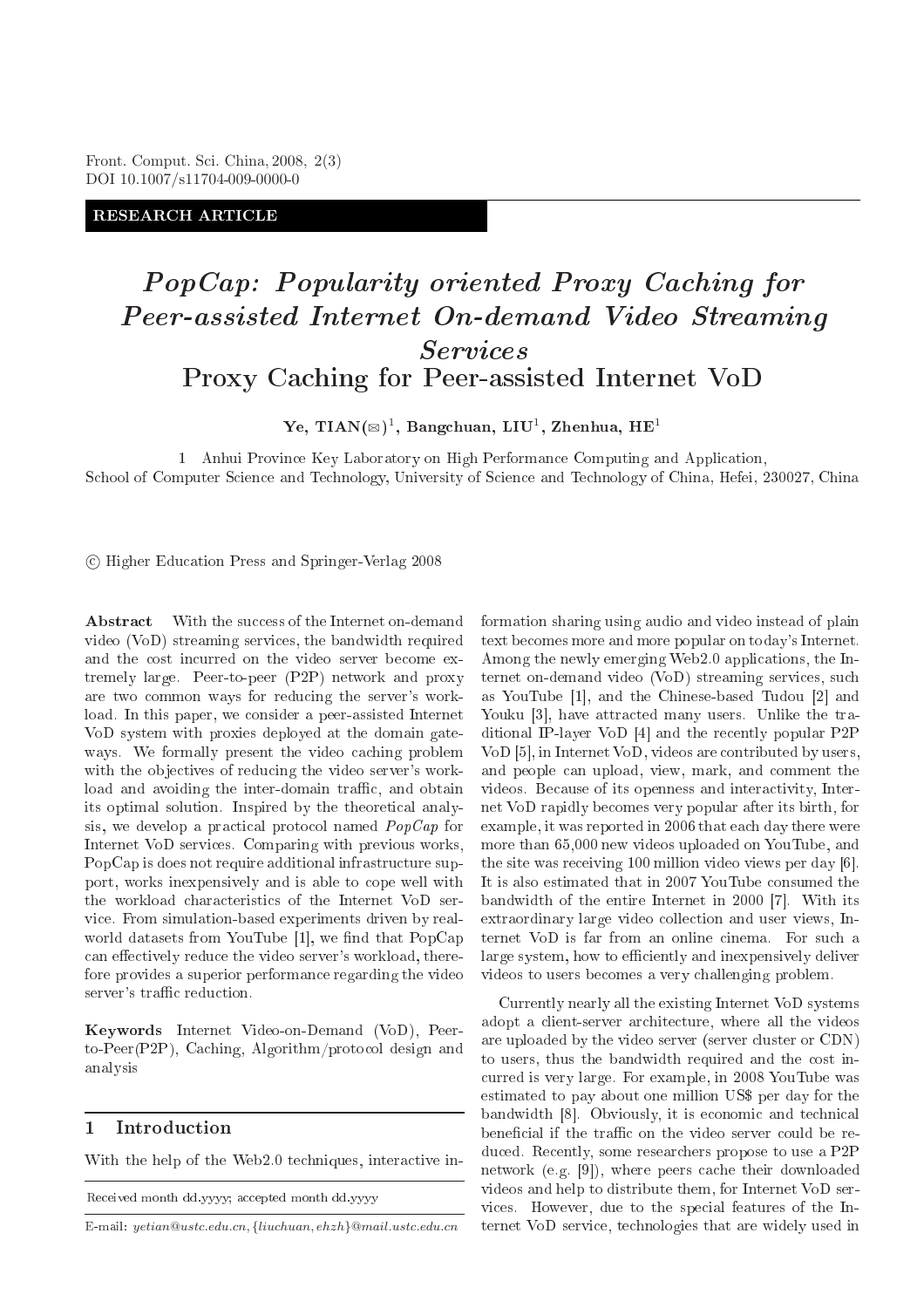P2P VoD streaming (e.g. PPLive [5]) may not work well under the ontext of Internet VoD. On the other hand, in traditional VoD servi
es, proxies have been widely used(e.g., [10] [11]). In this paper, we consider to combine the two, and propose a proto
ol for the peer-assisted Internet VoD system with proxies.

In this work, we first examine the characteristics of Internet VoD's workload by investigating real-world datasets obtained from YouTube. We find that under Internet VoD, there exists an extreme imbalance regarding the videos' popularity, and all the videos are very short. We then formally present the video caching problem of the system ombining proxy and P2P network, with the objectives of reducing the video server's workload and avoiding the inter-domain traffic. We show that for su
h a problem, an optimal solution exist. With the awareness of the Internet VoD servi
e's workload hara
 teristi
s and inspired by the theoreti
al analysis, we design  $PopCap$ , a practical protocol for the proxy and the peers in the P2P network to independently and ollaboratively cache videos. In the PopCap protocol, videos are a
hed on the proxy in a proa
tive way, while for the video caching on peers, we use blocking as well as evicting to cope with the extremely imbalanced video popularity, therefore enable the peers to avoid globally ex
essive or inadequate caching of the videos. Unlike many P2Pbased caching systems such as PROP  $[11]$ , PopCap does not rely on a DHT-based overlay, therefore can cope with the Internet VoD's hara
teristi
s well, while unlike traditional Internet VoD systems, PopCap exploits the resour
e on individual peers, thus extensively redu
es the server's workload. By omparing PopCap with existing solutions. we find that PopCap is more practical and inexpensive, whi
h makes it suitable to be deployed under the Internet VoD servi
e. From simulation-based experiments driven by real-world YouTube datasets, we find that PopCap protocol could effectively reduce the video server's workload by making a better use of the caching spaces on the proxy and the peers, moreover, its "smart" update" mechanism provides flexibility to further reduce the video server's overall bandwidth ost.

The remainder part of this paper is organized as the follows: Section 2 introduces the related works; Section 3 des
ribes the ar
hite
ture of the peer-assisted Internet VoD system under discussion; In Section 4, characteristi
s of the Internet VoD servi
e are analyzed using real-world datasets; In Section 5, we formally present the video caching problem, obtain its optimal solution, and discuss its implications; We propose the PopCap protocol in Se
tion 6; In Se
tion 7 we investigate the performan
e of PopCap and ompare it with other solutions; Finally, we conclude this work in Section 8.

# 2 Related Work

With its great commercial success and influence on the Internet, there are many works studying Internet VoD in recent years. In [12], YouTube and another popular Internet VoD servi
e in Korea are studied, and the authors analyze many aspects of the service including life-cycle of the videos and its relationship with the video requests. It is also shown that the server's workload ould be greatly reduced if some P2P assistance is available. In [9], traces from the MSN video service [13] are investigated, and with a simple analytical model, it is shown that the traffic on the video server could be dramatically reduced if a P2P network helps to distribute the videos, even if a strong lo
ality rule is applied for the P2P network. In  $[14]$ , by exploring the data obtained from YouTube, soial network patterns are observed among the videos, and the authors propose a novel P2P-assisted video delivering framework that explores the lustering of the video so
ial network for improving the playback quality and reducing the server's workload. In [15], the network traffic caused by ampus users downloading videos from YouTube is investigated, and the authors point out that by smartly exploiting metadata, better video a
hing strategies ould be developed.

On-demand video streaming using P2P te
hniques also be
omes very popular in re
ent years. Examples include P2Cast  $[16]$ , P2VoD  $[17]$  and DSL  $[18]$ . P2Cast and P2VoD investigate a tree-based overlay structure to organize the peers, and DSL presents a dynamic skip list overlay to enable the VCR operation. Cui et al. [19] propose oStream, whi
h extends appli
ation multi
ast to support VoD with buffers on peers. Tian et al.  $[20]$  consider a probabilistic caching mechanism on the clients to redu
e the video server's workload.

On the other hand, deploying dedi
ated proxies for redu
ing the video server's workload and providing a better quality of streaming servi
e has been studied for a long time. In [10], the conflict between hit ratio and proxy jitter in the proxy a
hing strategy is investigated, and a new proxy system named Hyper Proxy is proposed. In  $[21]$ , a cooperative proxy-client caching system is proposed, where low cost of P2P network and robustness of dedicated proxy are combined. In a recent work [22], the a
hing problem for peers in a P2P assisted VoD system is investigated, and an algorithm with the feature of proportional partial admission and evi
tion of video segments is proposed. In  $[11]$ , the authors consider a VoD service combining both proxy and P2P network, and propose a system named PROP to reliably and s
alably a
he and distribute the videos.

Our work is different from previous works in that we jointly consider the proxy and the peer caching under the ontext of the Internet VoD servi
e. By ombining proxy with P2P network, critical issues such as peer-proxy col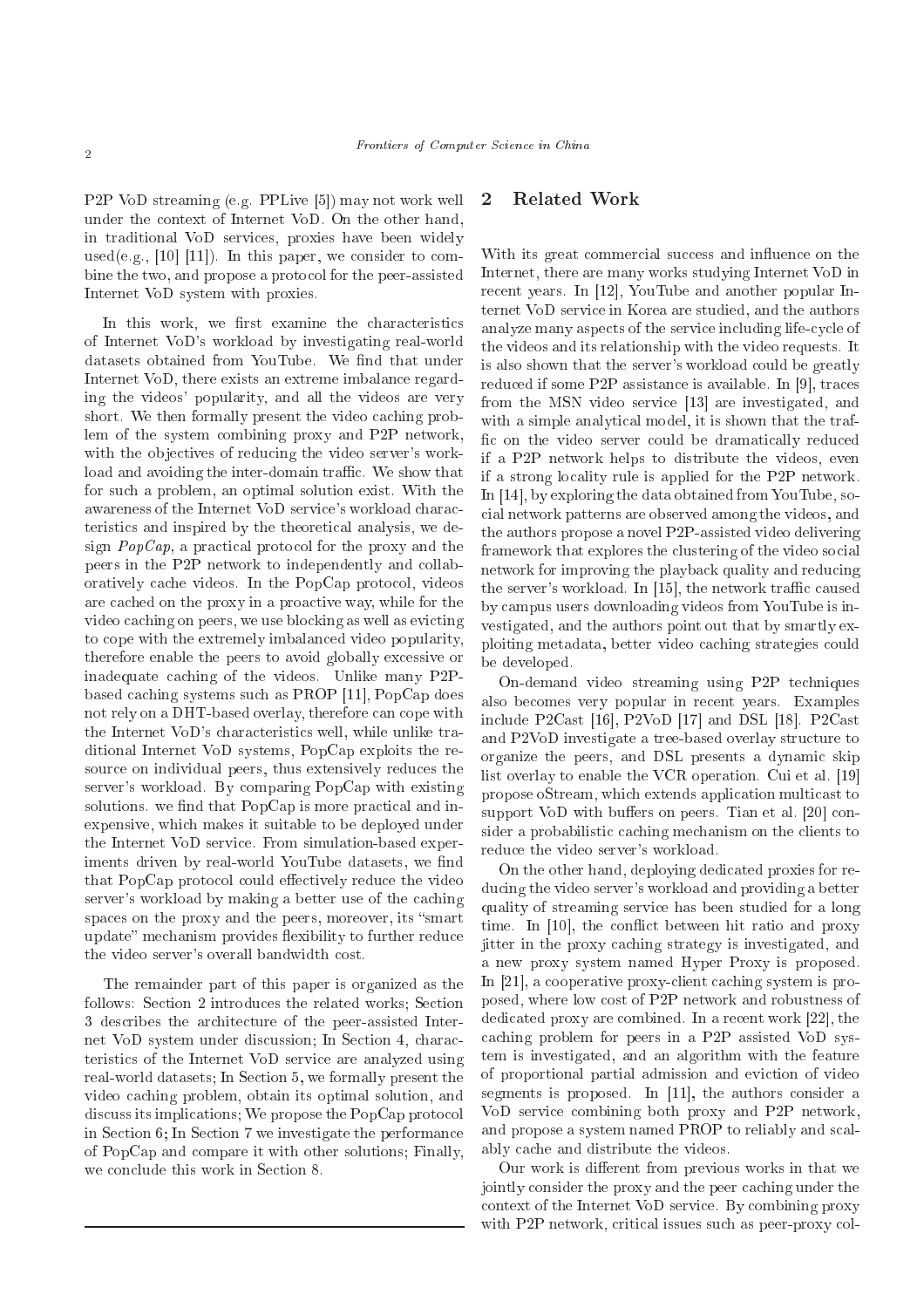laboration must be addressed; while by onsidering the problem under the ontext of Internet VoD, hara
teristics of this application must be taken into consideration and te
hnologies that are widely applied in ordinary P2P VoD systems must be arefully reonsidered and re-examined before get applied under Internet VoD.

#### 3 The System Architecture



Fig. <sup>1</sup> Demonstration of system ar
hite
ture for peer-assisted Internet VoD with proxy a
hing

In this paper, we consider a peer-assisted Internet VoD system with proxies. Typically in such a system there are three omponents: (a) the server, whi
h ontains at least a web server, an index server, and a video server (server cluster or  $CDN$ ; (b) the end-system clients which request and download the videos; and (c) the proxy which is deployed at the gateway of a domain and uploads the a
hed video to the lients residing in the same domain. In addition, clients form a self-organized P2P overlay network, in which each of them is a peer and independently maintains a video cache. Generally, the server is maintained by the video servi
e provider (VSP) su
h as YouTube [1], the proxy can be runned by VSP or ISP. and the peers are autonomous ordinary end-systems. A demonstration of the system architecture is shown in Fig.  $\mathbf{1}$ .

In a peer-assisted Internet VoD system, a peer caches the videos it has downloaded. Peers independently manage their locally cached videos. When a peer joins or leaves the system, or a video replica is cached or gets evicted, the peer reports to the index server. As demonstrated in Fig. 1, when a peer requests a video, for example, by li
king the video's URL on the VSP's website, if a proxy is available for the domain of the peer, the gateway redire
ts the request to the proxy (step 1), and the proxy uploads to the peer if it has cached a replica and has enough outgoing bandwidth (step 2). If there is no proxy or the proxy is unable to upload the video, the request is then sent to the index server (step 3), whi
h returns with a list ontaining some other peers on the P<sub>2</sub>P network that currently have this video cached (step 4). The peer then requests and downloads the video from

some of these peers in a P2P manner (e.g. swarming  $[23]$ ) (step 5). Finally, in ase that there is no peer that have a
hed this video, or none of the index server returned peers an upload the video due to the reasons su
h as poor network ondition or stale information on the index server, the requesting peer directly downloads the video from the video server (step 6). From the procedure, we an see that by deploying a proxy, some inter-domain traffic can be avoided, as both P2P sharing and direct downloading from the video server incur traffics out of the domain. Moreover, the proxy and the P2P network an redu
e the workload on the video server. Clearly, to effectively achieve these objectives, proxy and the P2P network should a
he the videos in a smart and ooperative way. In the following se
tions, we will investigate this problem from theoretical as well as practical protool designing aspe
ts.

# 4 Chara
terizing Internet VoD

Before analyzing the video caching problem, we first investigate some hara
teristi
s of the Internet VoD servi
e. Two datasets olle
ted by rawling YouTube, i.e. the one used in  $[12]$  and the one used in  $[14]$ , are used for our investigation. For first one, we uses the "sci" dataset which contains  $252, 255$  videos. For the data from [14], we choose the dataset collected on Mar. 16th, 2007 containing  $42,628$  videos (referred to as the "0316" dataset).

We first examine the popularity of the videos in Internet VoD. In Fig. 2, we plot the view times against their ranks for all the videos in the "sci" and the "0316" datasets. Note that in the figure, the curves are plotted under log-log scale. In recent years, many works consider the video access pattern to follow a Zipf distribution (e.g.  $[11]$  and  $[24]$ ) or some other Zipf-like distributions, such Zipf with exponential cutoff  $[12]$  and Mandelbrot-Zipf  $[22]$ ; on the other hand, a recent work reveals that popularity of the videos is more likely to follow a stretched exponential distribution [25]. In this work, we do not try to fit the video access data from the datasets with theoretical models, but focus on its fundamental feature. That is, we find from the figure that extreme imbalan
e exits regarding videos' popularity. For example, in the "sci" dataset, the most popular video gets viewed 2, 537, 904 times, while the mean and the median view times in this dataset are 2, 140 and 186 respectively; for the "0316" dataset, the values are  $2,755,993,5,405,$ and 838 respe
tively.

Another feature of the Internet VoD servi
e we are interested is the video length. In  $[14]$ , it is reported that ma jority of the videos on YouTube are no longer than 700 seconds, while by examining the datasets, we find that the mean video lengths are 143 and 205 se
onds for "sci" and "0316" respectively.

In summary, by examining the datasets obtained from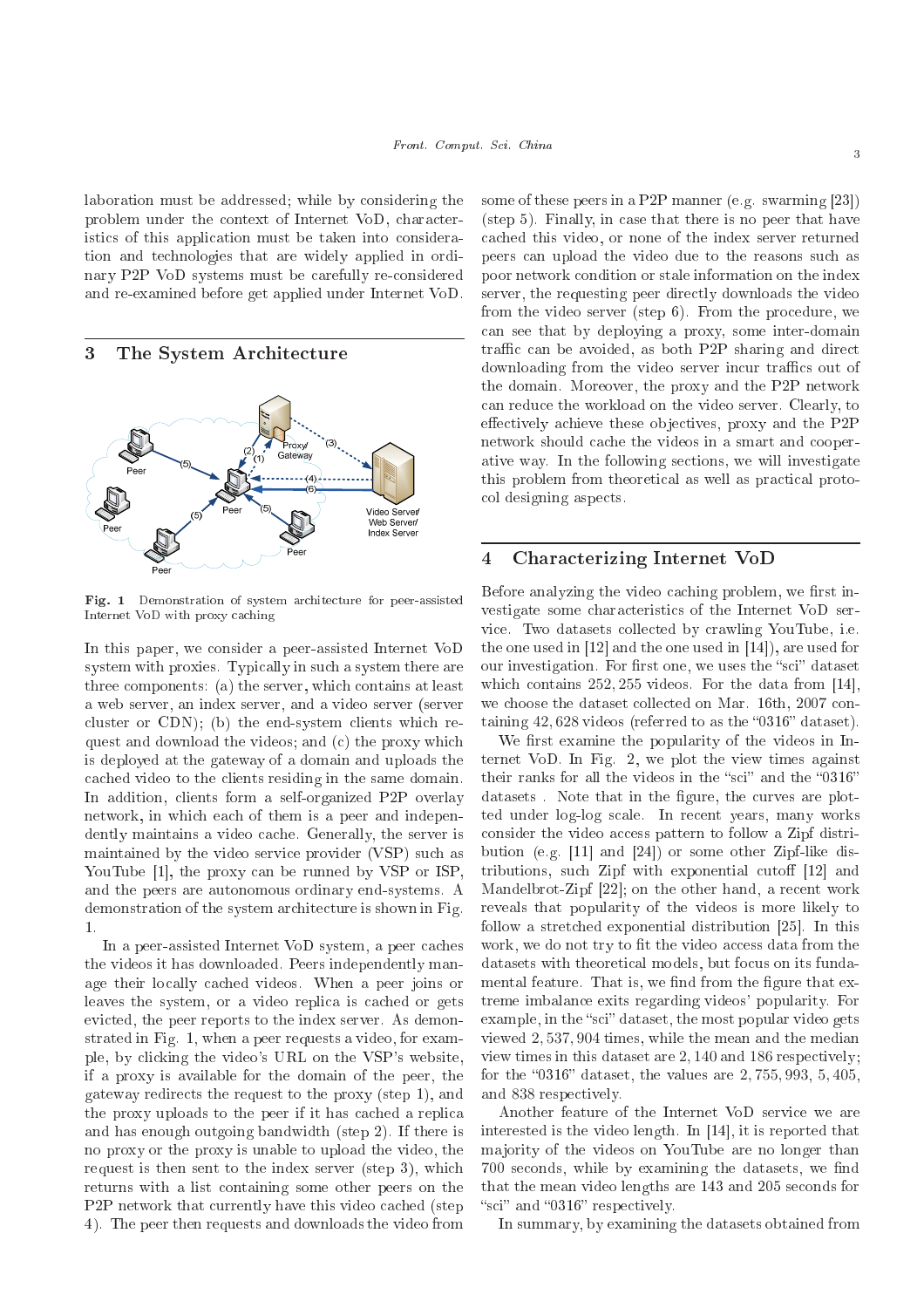

Fig. <sup>2</sup> Popularity for the videos in the (a) s
i dataset and the (b) 0316 dataset

YouTube, we find that: 1) there exists an extreme imbalan
e regarding the video popularity; 2) omparing with traditional VoD, videos in Internet VoD are very short. The two features of the Internet VoD service impose a great hallenge for applying P2P network-based te
hnologies on Internet VoD, for the following reasons: First of all, with very short videos, peers will perform operations such as video request, cache update and cache announ
ement very frequently, this in
urs a great workload on the P2P overlay; Second, with the extremely imbalan
ed video popularity, the workload on a DHTbased overlay very also be extremely imbalan
ed. For example, the peer that manages the key of the most popularly video will have a mu
h larger workload omparing with other peers.

# 5 Analyzing Video Ca
hing in Internet VoD

In this section, we formally present the video caching problem for a peer-assisted Internet VoD system and theoreti
ally analyze it.

#### 5.1 The Video caching problem

In our theoretical analysis, we consider a peer-assisted Internet VoD system with a collection of M videos, which are ranked in a des
ending order on their popularity, and there are  $N$  online peers. For simplicity, we assume that all the videos are equal-sized. For each peer, it can cache up to  $c$  video replicas, while for the proxy, it can cache  $C(C \gg c)$  videos. For each video, say video i, it may be cached by the proxy, and it could also be cached by a number of the online peers. We use  $c_i(c_i = 0, 1)$  to

denote whether or not video  $i$  is cached by the proxy, that is, if cached,  $c_i = 1$ , and  $c_i = 0$  if not cached. We also use  $n_i(N > n_i > 0)$  to denote the number of the peers that currently caches the video. For all the  $M$  videos, a vector  $\vec{n} = \{n_1, n_2, ..., n_M\}$  is used to denote the caching status of the P2P network and a vector  $\vec{c} = \{c_1, c_2, ..., c_M\}$  is used to denote the proxy's caching decision.

In our analysis, we assume that the proxy has suf ficient out-going bandwidth and never fails, thus when a video is cached by the proxy, the proxy can upload to any requesting peer. On the other hand, peers in the P2P network are different. A peer may fail, or it may evict the video to make room for a new video repli
a, but the index server that keeps the video's caching status may have stale information. Moreover, even for a peer that does have the video cached, the network condition may be very poor between the peer and the requesting peer. To accommodate these concerns, in our analysis we simply use a probability of  $p$  to denote the chance that a peer whi
h is supposed to be able to serve a video by the index server actually is unable to upload the video. Obviously with these unreliable peers, the probability that video  $i$  could not be served by the P2P network is  $(1-p)^{n_i}$ .

Let  $\lambda$  be the total video request rate from the N online server could be expressed as  $\sum_{i=1}^{M} \lambda p_i (1-c_i)(1-p)^{n_i}$ . If we define  $\rho(\vec{n}, \vec{c}) = \sum_{i=1}^{M} p_i(1-c_i)(1-p)^{n_i}$  as the ratio of the workload on the video server, then the video caching problem for the peer-assisted Internet VoD with proxy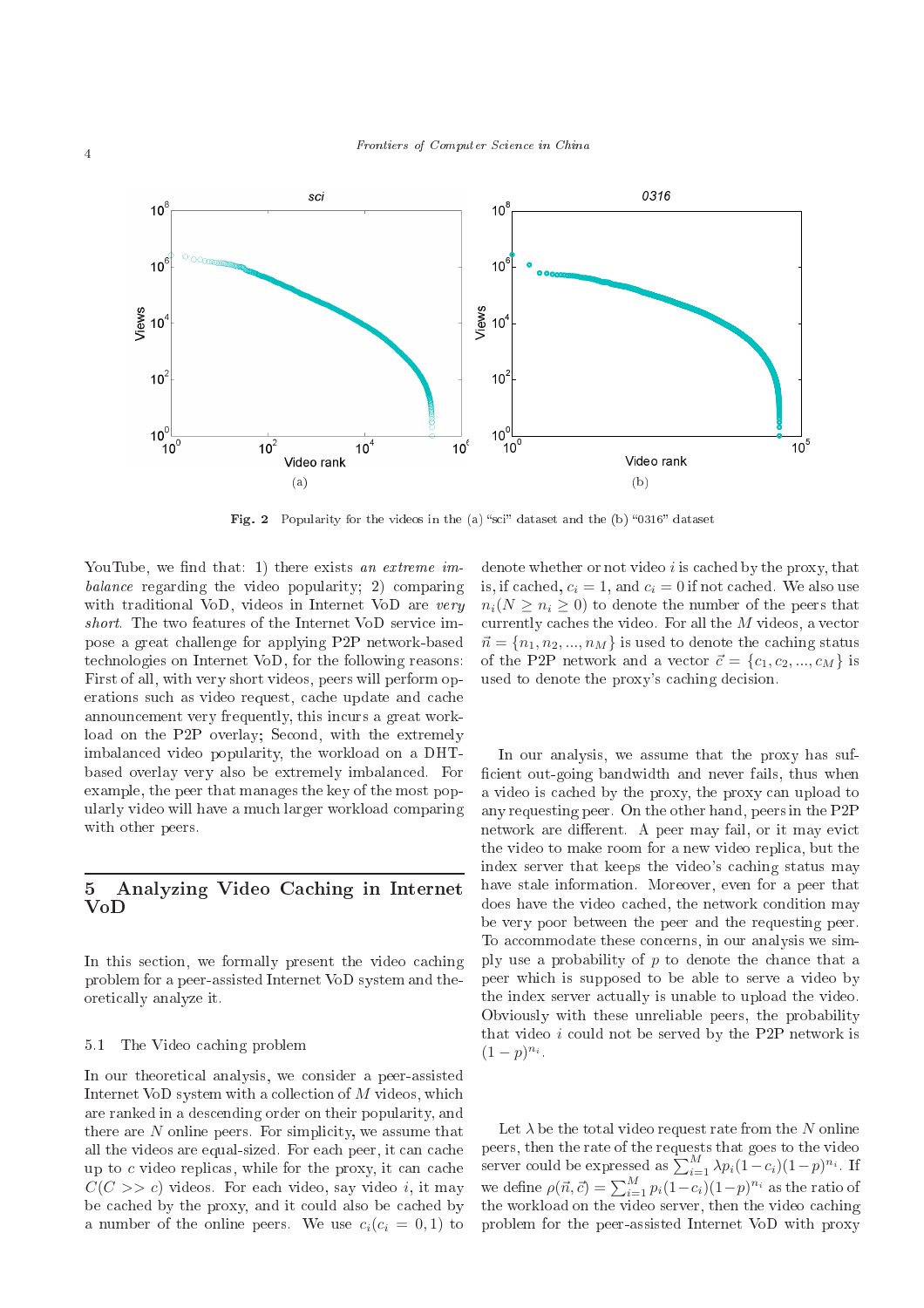an be expressed as

Minimize 
$$
\rho(\vec{n}, \vec{c}) = \sum_{i=1}^{M} p_i (1 - c_i)(1 - p)^{n_i}
$$
  
s.t.  $c_i = 0, 1; i = 1, 2, ..., M$   
 $n_i \ge 0; i = 1, 2, ..., M$   
 $\sum_{i=1}^{M} c_i = C$   
 $\sum_{i=1}^{M} n_i = N \times c$  (1)

# 5.2 The optimal solution and its impli
ations

We first consider the case that no proxy is deployed. For this ase, the problem in Equation (1) an be rephrased as

Minimize 
$$
\rho(\vec{n}) = \sum_{i=1}^{M} p_i (1-p)^{n_i}
$$
  
s.t. 
$$
\sum_{i=1}^{M} n_i = N \times c
$$
 (2)

For this problem, we have the following result.

The video and the video  $\mathcal{L}$  for the video and  $\mathcal{L}$  for the video and  $\mathcal{L}$ (2), the optimal solution  $\vec{n}^*$  is

$$
n_i^* = \frac{N}{M}c - \frac{\log p_i}{\log(1-p)} + \frac{\log \prod_{j=1}^{M} p_j}{M \log(1-p)}
$$
(3)

*Proof.* First of all, for  $n_i^*$  in Equation (3), it is easy to see that  $\sum_{i=1}^{M} n_i^* = Nc$ , suggesting that Equation (3) is a feasible solution. Furthermore, for any i and j,  $i \neq j$ , we have ∗ ∗

$$
p_i(1-p)^{n_i^*} = p_j(1-p)^{n_j^*}
$$

We then prove that the solution in Equation (3) is lo
al optimal. To show this, we onsider another solution  $\vec{n}' = \{n'_1, n'_2, ..., n'_M\}$ , where for particular i and j  $(i \neq$ j),  $n'_{i} = n_{i}^{*} + 1$  and  $n'_{j} = n_{j}^{*} - 1$ , and for any  $k \ (k \neq i, j)$ ,  $n'_k = n_k^*$ . By taking  $\vec{n}'$  and  $\vec{n}^*$  into the objective function  $\rho(\vec{n})$  in Equation (2) respectively, we have

$$
\rho(\vec{n}') - \rho(\vec{n}^*)
$$
  
=  $p_i(1-p)^{n'_i} + p_j(1-p)^{n'_j} - p_i(1-p)^{n_i^*} - p_j(1-p)^{n_j^*}$   
=  $p_i(1-p)^{n_i^*}((1-p) - 1) + p_j(1-p)^{n_j^*} \left(\frac{1}{1-p} - 1\right)$ 

since  $p_i(1-p)^{n_i^*} = p_j(1-p)^{n_j^*},$ 

$$
\rho(\vec{n}') - \rho(\vec{n}^*)
$$
  
=  $p_i(1-p)^{n_i^*} \left( (1-p) + \frac{1}{1-p} - 2 \right) > 0$ 

for any  $p > 0$ . In other words,  $\vec{n}^*$  is local optimal.

Finally, note that the objective function  $\rho(\vec{n})$  is convex and the constraint is affine, thus the problem in Equation (2) is a
tually a onvex optimization problem. It is well-known that for such a problem, any local optima is global optimal  $[26]$ , therefore Equation  $(3)$  is the optimal solution for the video caching problem without proxy in Equation (2).  $\Box$ 

We then consider the video caching problem in Equation (1) when a proxy is deployed, for this problem, we have the following result.

The video and video  $\mathcal{L}$  for the video and video and video and video and video and video and video and video and video and video and video and video and video and video and video and video and video and video and vide (1), the optimal solution is

$$
\begin{cases} \begin{cases} n_i^* = 0 \\ c_i^* = 1 \end{cases}, 1 \le i \le C\\ n_i^* = \frac{Nc}{M-C} - \frac{\sum_{j=C+1}^{M} (\log p_i - \log p_j)}{(M-C)\log(1-p)}, C+1 \le i \le M\\ c_i^* = 0 \end{cases}
$$
\n(4)

*Proof.* We first show that for any solution of  $\vec{c}$ , i.e., the proxy sele
ts any C videos from the the M videos to cache, the optimal solution of  $\vec{n}$  is

$$
\begin{cases} n_i^* = 0, & \text{if } c_i = 1\\ n_i^* = \frac{Nc}{M-C} - \frac{\log p_i}{\log(1-p)} + \frac{\log \prod_{j, c_j = 0} p_j}{(M-C) \log(1-p)}, & \text{if } c_i = 0 \end{cases}
$$

To show this, note that for any video, say video  $i$ , when it is cached by the proxy,  $c_i = 1$ ,  $\lambda p_i(1 - c_i)(1 (p)^{n_i} = 0$  regardless of the value of  $n_i$ . So for this video, proxy will serve all the requests, and it is not ne
essary for the P2P network to cache any replicas, i.e.,  $n_i^* = 0$ . Now with C videos being cached by the proxy,  $M - C$ videos with  $c_i = 0$  are for the P2P network to cache. According to Theorem 1, for these videos, the optimal solution is

$$
n_i^* = \frac{Nc}{M - C} - \frac{\log p_i}{\log(1 - p)} + \frac{\log \prod_{j, c_j = 0} p_j}{(M - C) \log(1 - p)}
$$

We next show that with  $\vec{n}^*$ , the optimal solution for  $\vec{c}$  is

$$
\begin{cases} c_i = 1, 1 \le i \le C \\ c_i = 0, C + 1 \le i \le M \end{cases}
$$

We prove this result as the following. By taking  $\vec{n}^*$ into the objective function  $\rho(\vec{n}, \vec{c})$ , we can see that

$$
\rho(\vec{n}^*, \vec{c}) = \sum_{i, c_i = 0} p_i (1 - p)^{n_i^*}
$$

$$
= (M - C)(1 - p)^{\frac{N_c}{M - C}} \left(\prod_{i, c_i = 0} p_i\right)^{\frac{1}{M - C}}
$$

To minimize  $\rho(\vec{n}^*, \vec{c})$ , we just need to minimize  $\prod_{i,c_i=0} p_i$ . Obviously, the best way is to set  $c_i = 0$  for the  $M - C$  least popular videos. In other others, the proxy caches the C most popular videos. Therefore we have proved the theorem.  $\Box$ 

In our problem formulation in Equation (1), we only consider the objective of minimizing the video server's workload (i.e., minimizing  $\rho$ ), but do not consider the objective of avoiding the inter-domain traffic. However, we can see that the solution obtained in Equation (4) also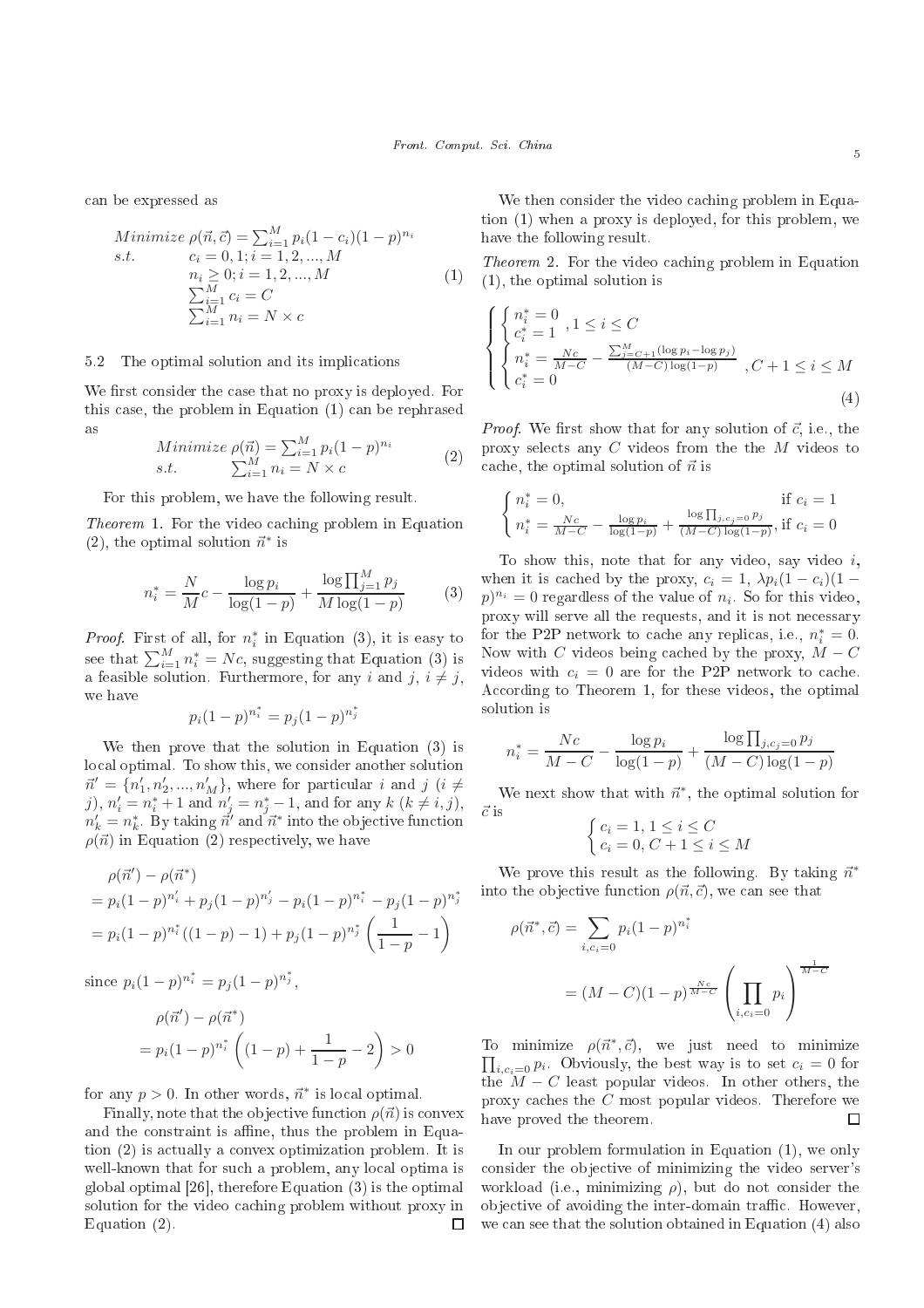achieves this objective. As both the direct downloading from the video server and using the P2P network in
urs inter-domain traffic, clearly the most requested videos should be cached by the proxy to avoid the inter-domain traffic to the greatest extent, as shown in Equation (4).

In a practical peer-assisted Internet VoD system, clearly it is infeasible obtain the values of the parameters  $pi$ ,  $p$ ,  $N$ , therefore we can not apply the solution in Equation (4) directly. However, some insights could be obtained from Equation (4). First of all, note that in the optimal solution, proxy only caches the  $C$  most popular videos, while peers do not cache any replica of them. This observation suggests that in a practical system, proxy must be able to identify these popular videos while peers must be able to avoid caching these videos. Second, we note that for the videos that are not cached by proxy, a proper number of repli
as should be a
hed by peers in the P2P network, in particular, the difference of the replica numbers for video  $i$  and video  $j$  is proportional to  $\log p_i - \log p_i$ . This observation suggests that if we know how to cache one video, say video  $k$ , then for any specific video, in principle we will know how to cache it by using video  $k$  as a benchmark.

## 5.3 Numeri
al evaluation

Finally, we numerically evaluate the effectiveness of our solution for peer-assisted Internet VoD. For video popularity, we use the data of the first  $20,000$  videos obtained from the YouTube "sci" dataset as shown in Fig. 2. We calculate the minimized workload ratios on the video server by applying the optimal solution on the objective function in Equation (2). For other parameters, we let  $N = 2,000, p = 0.8, C = 1,000, \text{ and } c = 5 \text{ as the}$ default.

We first investigate the influence of the proxy cache size. Under varying proxy cache size  $C$  we plot the video server ratio  $\rho$  against C in Fig. 3(a). From the figure one can see that by enlarging the cache size, more videos could be served by the proxy. Moreover, we can see that the curve is nearly linear, which means if the cost for larger storage does not increase as much as the cost for network traffic, it is economic beneficial for ISP or VSP to pay for the proxy storage than for the bandwidth.

We also consider the influence of the peer cache size by varying c and plot the video server ratio  $\rho$  against c in Fig.  $3(b)$ . From the figure we can see that when c is small and gets increased,  $\rho$  decreases dramatically, and when c is large,  $\rho$  approaches zero. This observation indicates that P2P networking is promising for the Internet VoD service, thus it is very important to encourage the peers, which are usually selfish, to contribute their local storage in the P2P network.

We calculate the server's workload ratio  $\rho$  under varying peer reliability values of p and plot  $\rho$  against p in Fig.  $3(c)$ . From the figure we can see that even under the moderate peer cache size, increasing  $p$  can dramatically decrease  $\rho$  and reduce the server's workload, therefore it is essential to timely update the index server and eliminate the stale information.

#### The PopCap Protocol 6

Motivated by the theoreti
al analysis, in this se
tion, we consider under the real-world Internet VoD environment, how to design a practical protocol for the proxy and the peers in the P2P network to independently and ooperatively a
he the videos.

#### 6.1 Feasibility of P2P te
hnologies

As shown in Section 4, we have observed two features of Internet VoD by examining real-world datasets: 1) extremely imbalan
ed video popularity; 2) very short video length. The former incurs a load balancing issue on P2P networks, espe
ially the DHT-based overlays, while the latter causes a great increase of workload. Because of these observations, before designing the proto
ol, it is very ne
essary for us to examine the feasibility of the P<sub>2P</sub> technologies that are successfully applied in ordinary P2P VoD systems under the ontext of Internet VoD. It is noted that nearly all the existing P2P VoD systems rely on two essential te
hnologies: the swarming overlay te
hnology and the DHT-based overlay te
hnology, where the former is used to distributed the video data and the latter is applied for resour
e lookup and management.

In previous efforts of applying P2P networks on the Internet VoD servi
e, P2P swarming te
hnology has been proved to be able to work well. For example, Net-Tube [14] applies the swarming protocol similar to the one used in CoolStreaming [27] to enable a peer-assisted Internet VoD streaming. Meanwhile, there are very little efforts of applying DHT-based overlays upon Internet VoD. On the other hand, re
ently a P2P assisted VoD system named PROP is proposed  $[11]$ , where a DHTbased overlay is used for assisting peers and the proxy to make the video caching decisions. Therefore, it is very ne
essary to examine the appli
ability of the DHT-based overlay te
hnology under the ontext of Internet VoD.

We consider a peer-assisted Internet VoD system similarly to PROP  $[11]$ , equipped with a DHT-based overlay. In such a system, when a user finished viewing a video, which has a typical length of 3 minutes, then it may keep the video in its local cache and evict some cached videos to make room, in this ase, it must look up the peers that manage the keys of the new cached video and the evicted a
hed videos on the DHT overlay to make the updates.

Originally, PROP is not proposed for Internet VoD, but for es. Here we discussed the service were well been produced the service of the service of the service of the service of the service of the service of the service of the service of the service of the service of the service of system that applies PROP.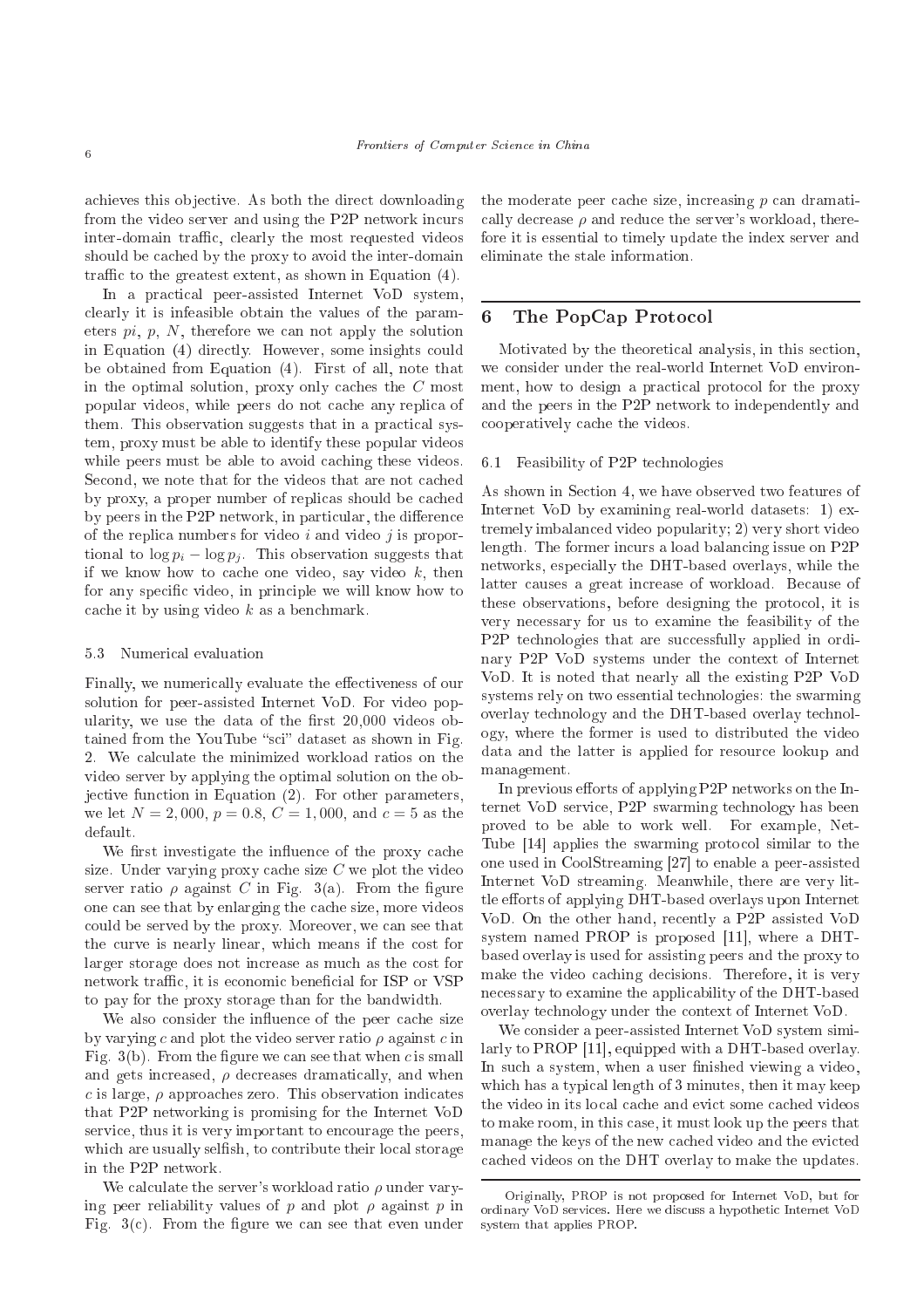

Fig. 3 Video server's workload ratio  $\rho$  under optimal proxy and peer caching with (a) varying proxy cache size  $C$ , (b) varying peer cache size  $c$ , and  $(c)$  varying peer reliability  $p$ 

After that, if the peer requests another video to view, it also must look up the peer that manages the video's key on the DHT overlay to lo
ate the peers that have this video cached. Note that for each DHT lookup,  $O(\log N)$ message deliveries are introdu
ed on the overlay, so on average a peer will send or forward  $3 \times \log_2 N$  DHT lookup messages every 3 minutes. Suppose that ea
h lookup message is 20 bytes, then for a moderate system ontaining 5000 peers, on average the bandwidth used for DHT lookup on a peer is 33bps, which is no longer negligible. Moreover, re
all that the popularity of the videos in Internet VoD is extremely imbalan
ed, whi
h auses an extreme imbalan
e of the workload on the DHT-based overlay. Suppose that the workload s
ales with the same rule as the popularity, then by applying the data in "sci", the bandwidth used for DHT lookup on the peer with the heaviest workload will be 39Kbps, whi
h is totally unacceptable. In addition, unlike the transportation of video data, DHT lookups have mu
h more stringent requirement on the delay, while the heavy and imbalan
ed DHT lookup workload on peers further reduces the efficiency of the DHT-based overlay.

In summary, we find that under the context of the Internet VoD servi
e, DHT-based overlay is not feasible, this makes the systems that rely on DHT (e.g., PROP) no longer suitable for Internet VoD, and for
es us to seek approaches which could cope with the features of Internet VoD to practically solve the video caching problem. Following we present  $PopCap$ , a practical protocol for the proxy and the peers in the P2P network to independently and cooperatively cache videos under a Internet VoD servi
e.

## 6.2 Metadata olle
ting and estimation

In PopCap, we use the video server, the proxy, and the peers to collect metadata, the metadata collected will be used for assisting the proxy and individual peer to make their caching decisions. Specifically, for each video, say video  $i$ , the video server measures the following metrics:

•  $n_i^r$ : total number of the times video *i* has been re-

quested, (e.g., through a click on the VSP's website);

- $t_i^r$ : the last time video i was requested;
- $n_i^s$ : total number of the times that video *i* is uploaded by the video server;
- $t_i^s$ : the last time that video i was uploaded by the video server;
- $a_i$ : the time that video i was added to Internet VoD service:
- $s_i$ : video *i*'s size in bytes.

While on the proxy, following metrics are collected:

- $n_i^p$ : total number of the times that video *i* is uploaded by the proxy;
- $t_i^p$ : the last time that video i was uploaded by the proxy;
- $d_i$ : total bytes of video i that are uploaded by the proxy.

Each peer, say peer  $j$ , also keeps the following information for ea
h video repli
a it urrently keeps in its local cache:

•  $t_i^a$ : the time that this video replica is added into the peer's local cache.

Note that under current Internet VoD system architecture, the video server, the proxy and the peers only need to use a few ounters and time stamps to obtain these metadata. It is not ne
essary to built a DHT overlay to collect these information.

In addition to the metrics measured directly in the Internet VoD system, two other metri
s are estimated. Specifically, for each video, we use the method proposed in [11] to estimate its popularity, that is, for video i, its popularity is estimated as

$$
P_i = \min\left\{\frac{n_i^r}{t_i^r - a_i}, \frac{1}{t - t_i^r}\right\} \tag{5}
$$

where t is the current time. In the expression,  $\frac{n_i^r}{t_i^r - a_i}$  is the long-term request rate of this video sin
e the video was added,  $t - t_i^r$  is the time since the last request, and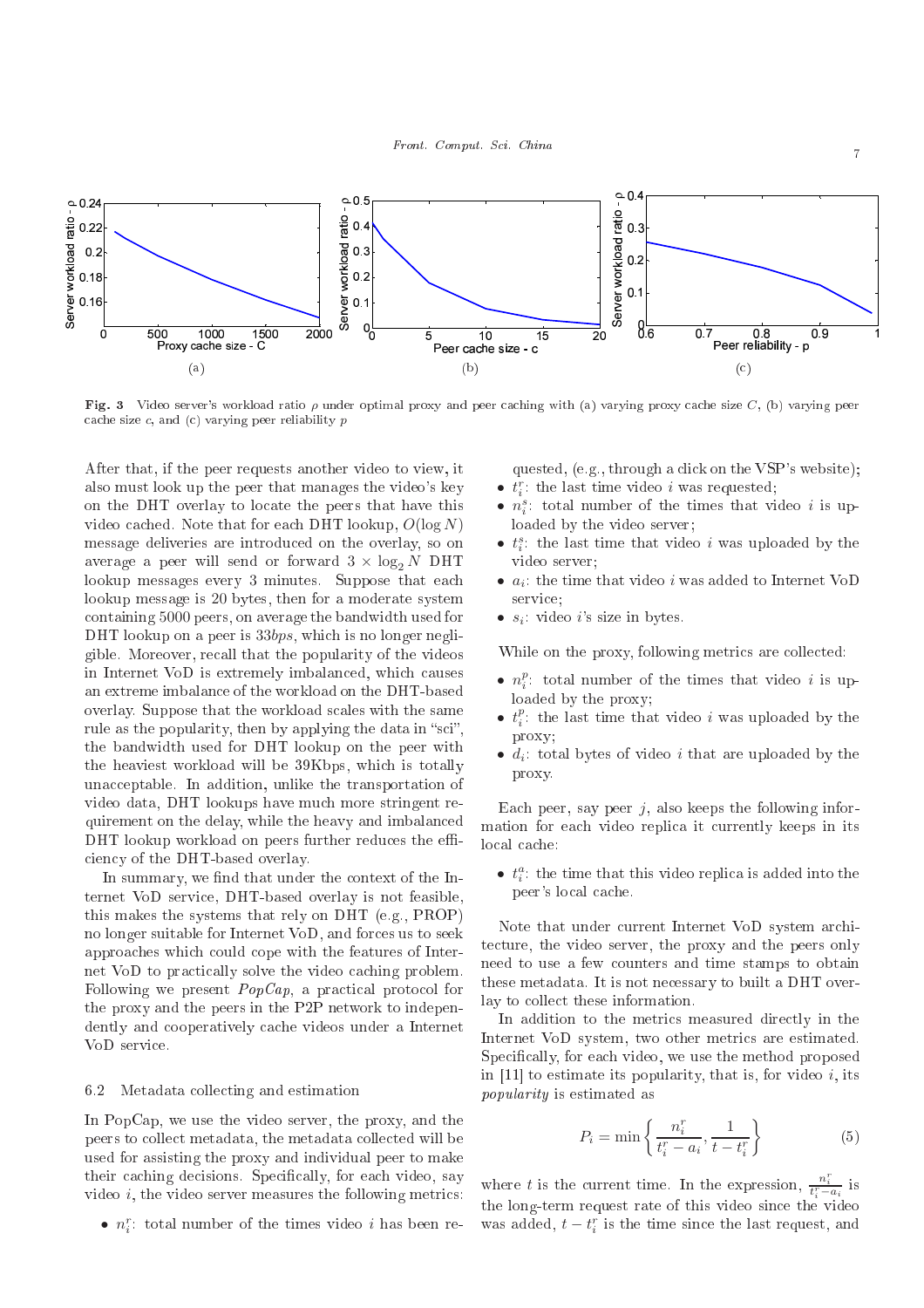$\frac{1}{t-t_i^r}$  is an approximation of the video's recent request rate.

The proxy also calculates the *usefulness of proxy* and for each contract the following the following the following the following the following the following the state of the following the state of the following the state of the state of the state of the state of the state

$$
U_i^{Proxy} = \max\left\{\frac{n_i^p}{n_i^r}, \frac{t - t_i^r}{t - t_i^p}\right\} \tag{6}
$$

Here  $\frac{n_i^p}{n_i^r}$  is the long-term ratio of the video uploaded by the proxy, and  $\frac{t-t_i^r}{t-t_i^p}$  is the likeliness that this video will be uploaded by the proxy on the next request.

### 6.3 Proxy cache strategy

The optimal solution in Equation (4) shows that for a peer-assisted Internet VoD system, proxy should a
he the most popular videos. However, in our analysis it is assumed that all the videos are equal-sized. Clearly this assumption is impractical. For equally popular videos, clearly smaller one is preferred to be cached as caching spa
e is limited. While to redu
e the server's workload, for equally popular videos, caching a large one is preferred. Moreover, in Internet VoD, it is possible that a user does not download the entire video, but only download a part of it. Obviously, the videos that are downloaded with a larger portion should also be preferred. In the PopCap protocol, we will consider the three factors in making the caching decisions, that is: 1) the video's popularity; 2) the video's size; and 3) portion of the video that is actually downloaded, in making the caching decisions.

For updating video caches on the proxy, periodically the proxy calculates  $P_i$  and  $U_i$  for all the videos and solves the following problem

Minimize 
$$
\sum_{i=1}^{M} P_i (1 - c_i) f(\frac{1}{s_i}) g(s_i) h(\frac{d_i}{n_i^p \times s_i})
$$
  
s.t.  $c_i = 0, 1; i = 1, 2, ..., M$   
 $\sum_{i=1}^{M} s_i c_i \le C$  (7)

In the problem,  $M$  is the total number of the videos under consideration, C is the proxy's cache size.  $c_i(c_i)$  $(0, 1)$  is the label on whether or not video i should be cached by the proxy. For  $f(\frac{1}{s_i}), g(s_i),$  and  $h(\frac{d_i}{n_i^p \times s_i}),$ they represent the proxy's favors to cache small and popular videos for saving the cache space, to cache large and popular videos for redu
ing the server's workload, and to cache the videos that are more likely to be actually downloaded respectively. For simplicity, in PopCap we let  $f(\frac{1}{s_i}) = \frac{1}{s_i}, g(s_i) = s_i, \text{ and } h(\frac{d_i}{n_i^p \times s_i}) = \frac{d_i}{n_i^p \times s_i}.$ Clearly for the problem in Equation  $(7)$ , the videos with the largest weights for  $(1 - c_i)$  in the objective function should be cached. Therefore, in PopCap's proxy cache strategy, for each video the proxy calculates a weight as

$$
W_i = P_i \frac{d_i}{n_i^p \times s_i} \tag{8}
$$

and selects the videos with the largest weights to cache, until the cache is full. In PopCap, the proxy periodi
ally determines whi
h videos should be a
hed, then it requests the missing videos from the video server and discards the videos that should not be cached any longer.

#### 6.4 Peer cache strategy

For PopCap's peer cache strategy, usually there are two approa
hes for a peer to set up an order in a
hing videos: blo
king and evi
tion. For blo
king, when a video is downloaded to play, the peer does not ne
essary to put the video into its local cache, but only caches it with a ertain probability; while in evi
tion, every video is asso
iated with a priority, when a new video needs to be cached, the peer evicts its cached videos based on their priorities. The benefit of blocking is that peers need not to a
he the unpreferred videos, but it takes a longer time for a peer to update its cache as not all the chances are exploited. For eviction, the benefit is that all the downloaded videos are a
hed, however, for very popular videos that have been downloaded very frequently, it is very difficult to reduce the numbers of their replicas even low priorities are assigned. In our peer caching algorithm, we ombine the two approa
hes: we blo
k the popular videos that are likely to be a
hed by the proxy with a high blocking probability, while the cached videos are evicted according to their priorities. Specifically, for each video, say video *i*, we use the usefulness of the proxy as its blo
king probability, i.e.,

$$
Pb_i = U_i^{Proxy} \tag{9}
$$

In PopCap, the number of the replicas cached by peers should follow the optimal distribution as shown in Equation (4). To achieve this objective, we carefully control the lifetime of peer cached video replicas. Specifically, for the evicting priority, periodically the proxy calculate a "time to cache"  $(TTC_i)$  for each video as

$$
TTC_i = \frac{\log P_i - \log P_{min}}{P_i} \tag{10}
$$

where  $P_i$  is video *i*'s estimated popularity as in Equation (5), and  $P_{min}$  is the minimum popularity for all the videos under consideration. When a peer needs to cache a new video, it calculate the priorities for all the videos it has a
hed as

$$
Pr_i = TTC_i - (t - t_i^a)
$$
\n<sup>(11)</sup>

where  $t$  is the current time.

The "time to cache" metric indicates how long a video repli
a should be a
hed by the P2P network. As from Theorem 2 we known that the number of the video repli as on their popularity is in logarithm, then if the number of the a
hed repli
as for the least popular video is zero, there should be  $(\log P_i - \log P_{\min})$  replicas for video *i*.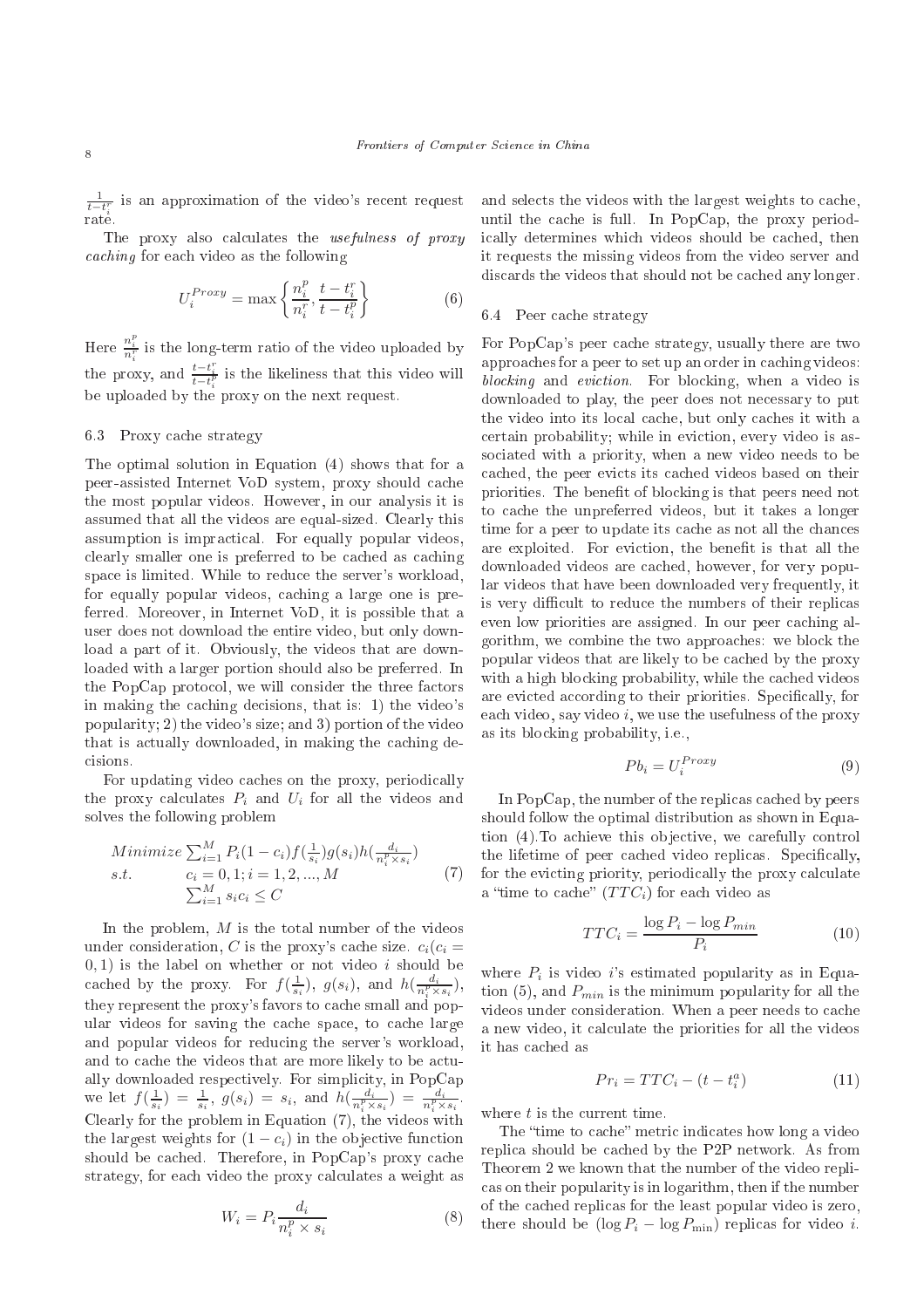Since  $P_i$  is also the request rate for the video, according to Little's law  $[28]$ , the time that a replica is cached is  $\frac{\log P_i - \log P_{min}}{P_i}$ , which is the replica's "time to cache".

The PopCap's peer cache strategy works as follows: when a peer has downloaded a video, it queries the proxy for the video's blocking probability  $Pb_i$ , and caches the video with a probability of  $(1 - Pb_i)$ . When there is no room for the new video, the peer queries the proxy for  $TTCs$  of all its cached videos, and calculates their priorities. Then the peer hooses the one with the smallest priority and evicts, until the newly downloaded video can be cached.

Finally, we compare PopCap's peer cache update strategy with the one used in PROP  $[11]$ , where a evi
tion-based me
hanism proposed. In PROP, an utility function is calculated by peer on each video, and for very popular videos and for unpopular videos, their utility fun
tion values are small while the values for the videos of moderate popularity are relatively large. Peers use the videos' utility fun
tion values as the priorities during evi
tion. However, in PROP, information of exa
t number of video replicas cached by the P2P network is required, which is collected by a DHT-based overlay. In PopCap, su
h information is not available as the proto
ol does not rely on a DHT overlay. In addition, the continuous-valued utility function can not effectively prevent peers to cache the videos that are already being a
hed by the proxy. For example, suppose that proxy can cache up to  $C$  videos, then for the  $C$ th video and the  $C + 1$  video regarding the popularity, the utility function will assign values without large difference, therefore peers can not differentiate them while making their caching decisions. But according to our optimal solution in Equation (4), peer's caching decisions on the two videos should be very different. On the other hand, by blocking video with the blocking probability  $P_{i}$ , which is not ne
essarily ontinuous on the video index, peers an dire
tly use the proxy's a
hing de
isions to make their own decisions. In our experimental study in Section 7, we will see that PopCap can better prevent peers to cache very popular videos than PROP.

#### 6.5 Smart update me
hanism

Finally, the timing of the protocol execution is arranged as the following: after every interval of  $T(T)$  could be a period of time long enough, for example, a week or a month), the proxy calculates  $P_i$ ,  $U_i^{Proxy}$ , and  $TTC_i$ for each video. The proxy updates the values of  $P_{i}$  and  $TTC_i$  for each video at the times of  $T, 3T, 5T, \dots$ , and the proxy calculates  $P_i$  and  $W_i$  and updates its cache at the times of  $2T, 4T, 6T, \dots$  In this way, the proxy and the peers update their caches asynchronously: the proxy updates its cache after the peers apply new blocking probabilities and priorities for an interval of  $T$ , while the new blocking probabilities and priorities are calculated after

the proxy has updated its a
hed videos and has run for a time of  $T$ . In other words, the proxy and the peers let each other to have time to learn and update their caches based on each other's least recent caching decisions. Furthermore, to reduce the traffic on the video server caused by the proxy's a
he updating, it is not ne
essary for the proxy to update at every s
heduled time, but the proxy can skip some of them. Specifically, after each update the proxy calculates a significance of the changes as

$$
SIG = T \times \sum_{i=1}^{M} (s_i \times W_i \times b_i)
$$

where

$$
b_i = \begin{cases} 1, c_i(now) - c_i(prev) = 1 \\ 0, otherwise \end{cases}
$$

Here  $b_i$  the label on whether or not video i is newly a
hed by the proxy, and SIG is an estimation of the traffic saving on the video server by caching these newly a
hed videos.

The proxy compare the  $SIG$  with the total traffic uploaded by the video server during the recent interval of T as  $TRAF$ . Specifically, given a threshold, if  $SIG < threshold \times TRAF$ , the proxy doubles the update interval (e.g., from  $2T$  to  $4T$ , or from  $4T$  to  $8T$ , ..., etc); and if  $SIG > threshold \times TRAF$ , the proxy halves the interval, until the interval be
omes 2T . We refer to this mechanism as "smart update" of the proxy in the PopCap protocol.

## 7 Performan
e Evaluation

In this section, we examine the effectiveness of the proposed PopCap proto
ol and ompare it with existing solutions. An event-driven simulator is developed using  $C++$  for this purpose, and we use the YouTube "sci" dataset  $[12]$  and the YouTube "0316" dataset  $[14]$  as the video olle
tion of the simulated Internet VoD system in our experiments. But for the "sci" dataset, only the most popular 20, 000 videos are used. In our simulation, time is divided into rounds. During a round, peers request videos according to their popularity, and download them from the proxy, the P2P network or the video server according to the Internet VoD protocol. For simplicity, we use the video length as the size of the video. For the videos on YouTube, the average video length is 185 se
 onds and we let the default proxy cache size as  $2,000$ times of the average video length, and set the default peer cache size as 5 times of the average video length. We also set the default total number of the online peers as 2, 000.

We compare PopCap with PROP [11], which is a proto
ol for P2P-assisted proxy for large s
aled VoD services. In PROP, proxy caches the most popular videos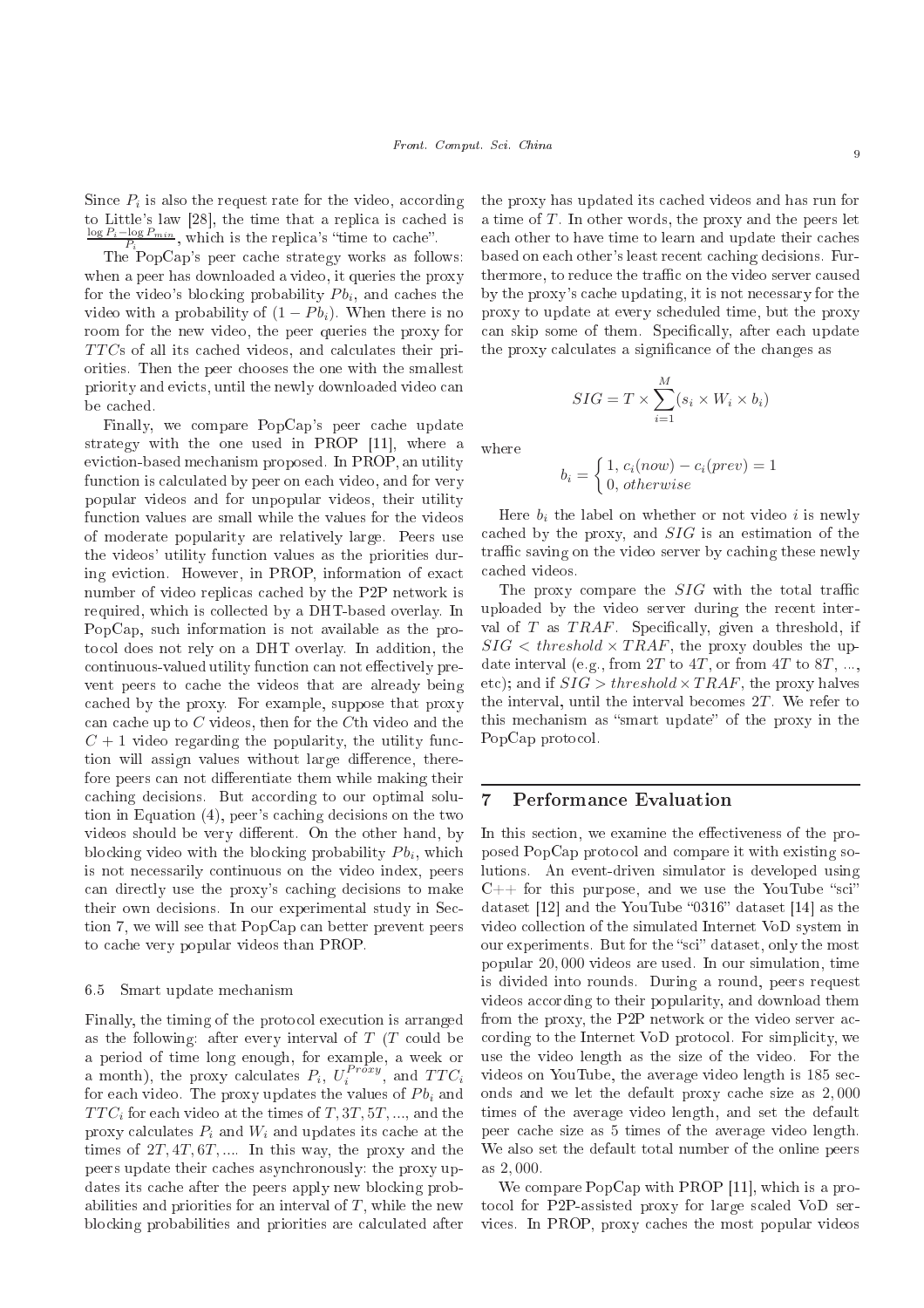

Fig. 4 Evolvement of (a)video server's uploading traffic and (b) proxy's downloading traffic

according to the estimated popularity, and clients update their cached video replicas based on a popularity oriented utility. In PROP, a DHT network is organized by the clients, and for each video, there is a corresponding peer on the DHT network that keeps the information on lients that urrently a
hes this video, as well as the number of replicas currently cached by the P2P network. Although using the DHT technique to find a list of peers that is "good enough" for locating a specific resource is ommonly used in many P2P VoD systems, providing accurate number of the peers that currently cache the video is not easy, espe
ially for Internet VoD. For example, when a client has finished playing a video, there will be an event of video caching and a number of evicting events, and the peer must report these events to the corresponding peers on the DHT network. As the average video length on YouTube is only about 3 minutes and usually there are a large amount of online users, there should be a large amount of reports frequently issued by the users. Moreover, as the routing hops for a single report is  $O(\log N)$ , when N is large, the delay of the peer reports is non-trivial. In other words, for Internet VoD using the DHT technique to obtain the accurate numbers of video replicas is impractical, and expensive. But in PopCap, we do not require the information of the accurate number of the video replicas cached by the P2P network, but only rely on information that could be easily collected as discussed in Section 5. In our simulation, we assume that accurate video replica number is available for PROP.

#### 7.1 Redu
tion on server's workload

In our first experiment, we compare PopCap with PROP, and another protocol where the proxy caches the popular videos and peers update their caches using the LRU strategy. We start with a proxy randomly caches a number of videos, and the system evolves as the proxy and the peers update their a
hes. Periodi
ally, we measure the traffic on the video server in uploading the videos to the

clients in the cases that the proxy and the P2P network fail to upload, and we also measure the traffic caused by the proxy in updating its cache as well. Fig.  $4(a)$  and (b) shows the how the two traffics evolve with the time under different protocols respectively. We can see from the Fig.  $4(a)$  that among the three protocols, the traffic on the video server under PopCap is the smallest, while PROP outperforms the proto
ol using the LRU strategy, which conforms to [11]. From Fig. 4(b), PopCap also has the smallest traffic regarding the proxy's updating, but the difference is not significant. From Fig. 4 one can see that both PopCap and PROP has a better performan
e than the naive protocol of "popularity  $+$  LRU", in the remainder part of this section, we only focus on PopCap and PROP.

To have an insight, we investigate how videos are cached by the proxy and the peers under different protocol. During the simulation, at each time of proxy updating, for each video we record: 1) whether or not it is cached by the proxy, if it is cached, we record " $1$ " for this video, otherwise " $0$ "; and 2) by how many peers this video is cached. We refer to the record at a proxy updating time as a "snapshot". We record 50 consecutive snapshots, and by averaging these snapshots we can obtain the video's caching status. Fig. 5 and Fig. 6 show the a
hing status of the 20, 000 videos under PopCap and PROP. For proxy caching, from Fig. 5 we can see that both PopCap and PROP can identify and cache the popular videos, however, in PopCap, we consider popularity as well as the likeliness of actual downloading. In Fig. 6, one can see that peers under PopCap is able to avoid a
hing very popular videos, as these videos are more likely to be a
hed by the proxy, while under PROP, although low utilities are assigned to very popular videos, peers still cache them, as these videos are requested very frequently by peers, evicting alone can not effectively reduce their replicas on the P2P network.

To examine the effectiveness of the PopCap protocol in exploiting the proxy cache, we vary the proxy cache size and investigate the system's performan
e, and om-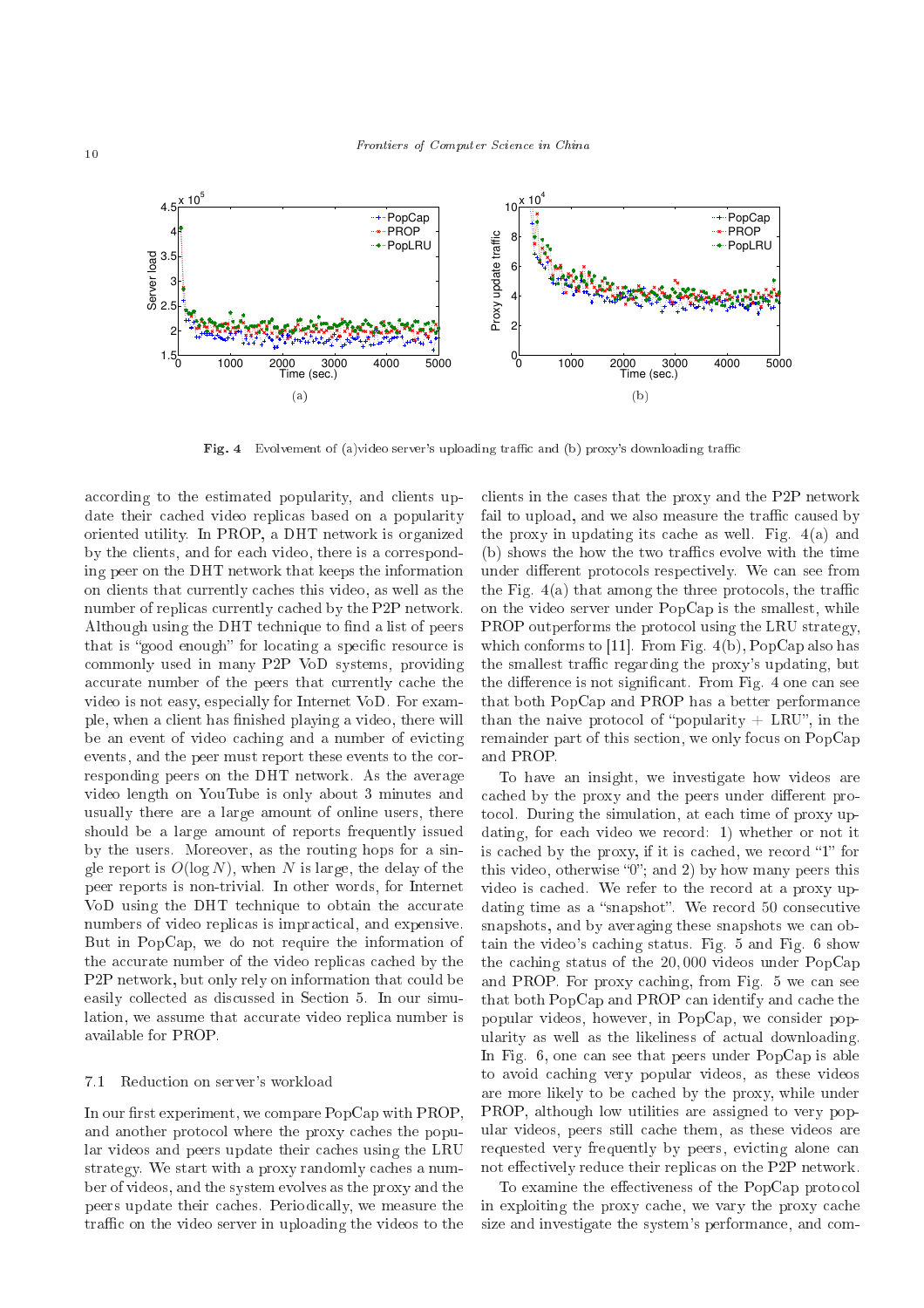

Fig. 5 Proxy caching status of the first 20,000 videos in the "sci" dataset under (a) PopCap and (b) PROP



Fig. <sup>6</sup> Peer a
hing status of the rst 20,000 videos in the s
i dataset under (a) PopCap and (b) PROP

pare it with the performan
e of PROP. We use both the YouTube "sci" dataset and the YouTube "0316" dataset in this experiment, and for the latter one, all the 42,628 videos are used. The experimental results using the "sci" dataset are shown in Fig. 7(a) and the results using the "0316" dataset are in Fig.  $7(b)$ . From the two figures, one can see that when the proxy's cache size is small, PROP is better than PopCap. This because when the benefit of proxy caching is not significant, by using the accurate information on the number of video replicas cached by the P2P network, PROP an make a better use of the peers' cache space than PopCap. However, with the increase of the proxy's cache size, PopCap outperforms PROP. This is because PopCap makes better use of the proxy cache than PROP, and more importantly, peers under PopCap can cooperate better with the proxy by avoiding caching the videos that are likely to be cached by the proxy.

We next consider the influence of peer's cache size. In

this experiment we also use the YouTube "sci" dataset and the YouTube "0316" dataset for simulation. Fig. 8 shows the traffic of the video server's uploading to the clients under varying peer cache size. Note that for letting the peer cache size as zero we mean the case that no peer-assistan
e is used for Internet VoD, and for the peer size as 185 se
onds we mean the ase that users only share their urrently played videos. From Fig. 8, we can see that PopCap has a better performance than PROP, but when the peer size gets increased, the benefit is getting smaller. Comparing with the PROP's peer cache algorithm, peers under PopCap is benefit from the blo
king by avoiding a
hing very popular videos, but PROP exploits the accurate information of the video repli
a number, whi
h is assume to be available in our experiment, therefore the advantage of PopCap over PROP is diminished when the peer cache size is large enough. To validate this point we also ompare PopCap with a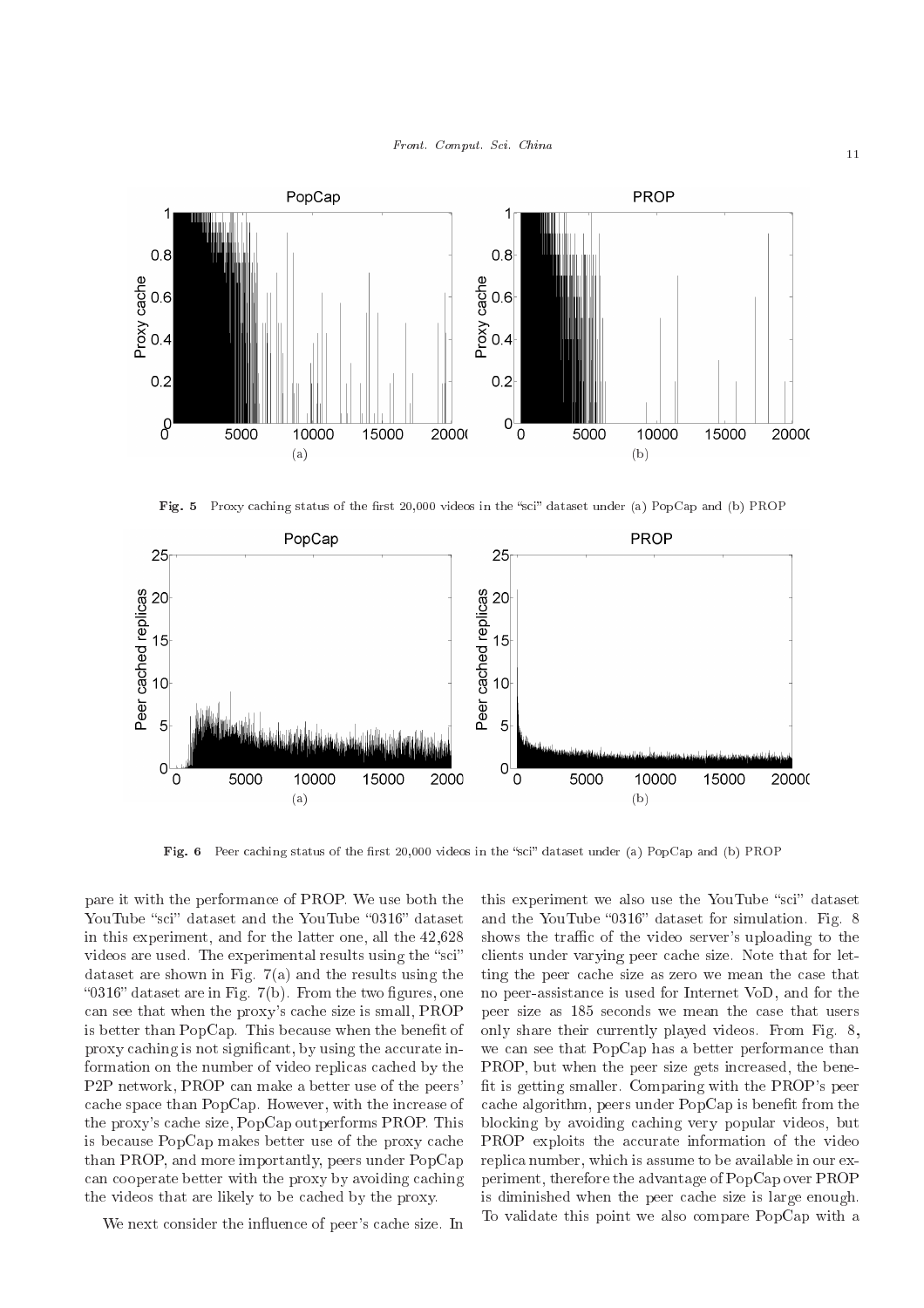

**Fig. 7** Video server's uploading traffic under varying proxy cache size under PopCap and PROP, using (a) the "sci" dataset, and (b)



Fig. 8 Video server's uploading traffic under varying peer cache size under PopCap and PROP, using (a) the "sci" dataset, and (b)

protocol whether proxy updates its cache using the Pop-Cap's algorithm while peers apply the PROP's algorithm while managing their caches. From Fig. 8 we can see that first of all the difference between PopCap and the new protocol is not significant, indicating that without using the costly information of the video replica number, the performan
e of the PopCap's peer algorithm is very lose to the one of PROP. By arefully examining the figures, we can see that when the peer cache size is not very large, the PopCap's algorithm is better than the PROP's as peers under PopCap is able to avoiding caching the videos that are likely to be cached by the proxy, but when the a
he is large enough, PROP's algorithm is better as the costy information of the accurate video repli
a number is exploited.

For a large scale information service such as Internet VoD, s
alability is a very important property. To investigate how s
alable the Internet VoD servi
e is under different protocols, we vary the number of the online peers and study the system's performan
e. In Fig. 9, we plot the traffics on the video server and the proxy under different protocols when there are a varying number of online peers. We use the  $20,000$  videos in the "sci" dataset in this experiment. From Fig.  $9(a)$  one can see that with more and more users in the VoD servi
e, the workload on the video server gets increased, but thanks to the P2P network, the increase is not linear. Fig.  $9(a)$ also shows that PopCap has a smaller workload on the video server than that of PROP all the time. And from Fig.  $9(b)$  we can see that PROP also has a smaller traffic aused by proxy updates.

#### 7.2 Effectiveness of "smart update"

In all our previous experiments we do not enable the Pop-Cap's "smart update" mechanism for the proxy. In our last experiment we investigate the benefit of this mechanism. We use the "sci" dataset in this experiment, and to emulate the dynamic scenario of the Internet VoD servi
e, we only have 10, 000 randomly sele
ted videos in the system at the beginning of the experiment, and during ea
h interval, 50 randomly sele
ted videos from the remaining ones in the dataset are added until all the videos are added. We hange the threshold for doubling the proxy update interval, i.e., the parameter of " $threshold"$ in Se
tion 5, and perform the simulation. We plot the total uploading traffic of the video server to the clients as well as the traffic on the video server caused by the proxy's updating in Fig. 10. From the figure, one can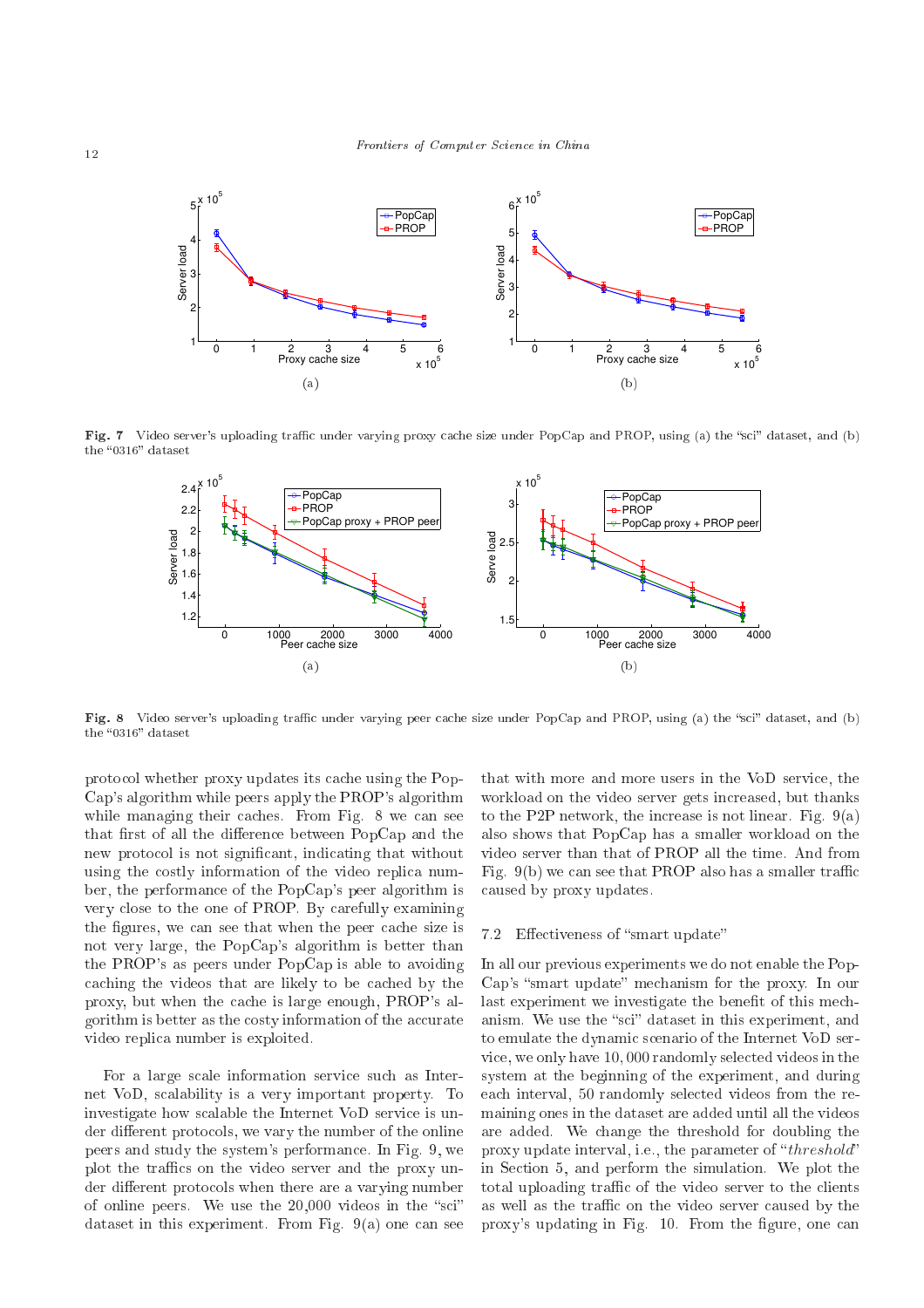

**Fig. 9** (a) Server's upload traffic and (b) proxy's download traffic of peer-assisted Internet VoD using PopCap and PROP under die en system sy stem system



**Fig. 10** Traffics caused by the video server's uploading to the clients and caused by the proxy's updating using PopCap's "smart" up met en die handels die met die met die handels van die handels die handels

see that when the threshold is increased, the video server needs to upload more to the lients as the proxy is less sensitive to the hanges of the video set and its popularity, but the traffic caused by the proxy's updating is getting lighter, as the proxy updates "lazily".

Although for the requests of the ordinary lients and for the updating of the proxy, videos are downloaded from the video server, the cost for unit bandwidth may be different. For example, some ISPs apply different rates for the traffics at the peak hours and the non-peak hours. The traffic caused by the users' video requests is more likely to be at the peak hours while the proxy could update during the non-peak hours. An other example is that VSP may rent a CDN to update the proxies but users download dire
tly from the server. When the unit bandwidth cost for the server/clients traffic and the  $s$ erver/proxy traffic is different, we examine the effects of the "smart update" mechanism from the economic aspe
t. We al
ulate the total bandwidth ost of the video server using the following expression



Fig. <sup>11</sup> Overall bandwidth ost of the video server using Pop-Cap's "smart update" mechanism under different threshold and

where " $ratio$ " is the ratio of the cost for the unit "server/clients" bandwidth and the one of the "server/proxy" bandwidth. We plot the overall cost under different thresholds applying varying ratios in Fig. 11. From the figure we can see that when the traffic cost ratio is getting larger, or proxy updating is not heap, it is more economic beneficial to apply a larger threshold, that is, the proxy should updates more "lazily". However, note that the threshold should not be too large, as suggested by the 6th curve in the figure, where the curve is above the 4th and 5th urves under all the ost ratios. This is be
ause for a too large threshold, the proxy somewhat fails to capture the videos' popularity dynamics.

#### 8 **Conclusion**

In this paper, we onsider the newly emerging Internet on-demand video streaming servi
e and the problem of how to collaboratively use the proxy and the P2P net-